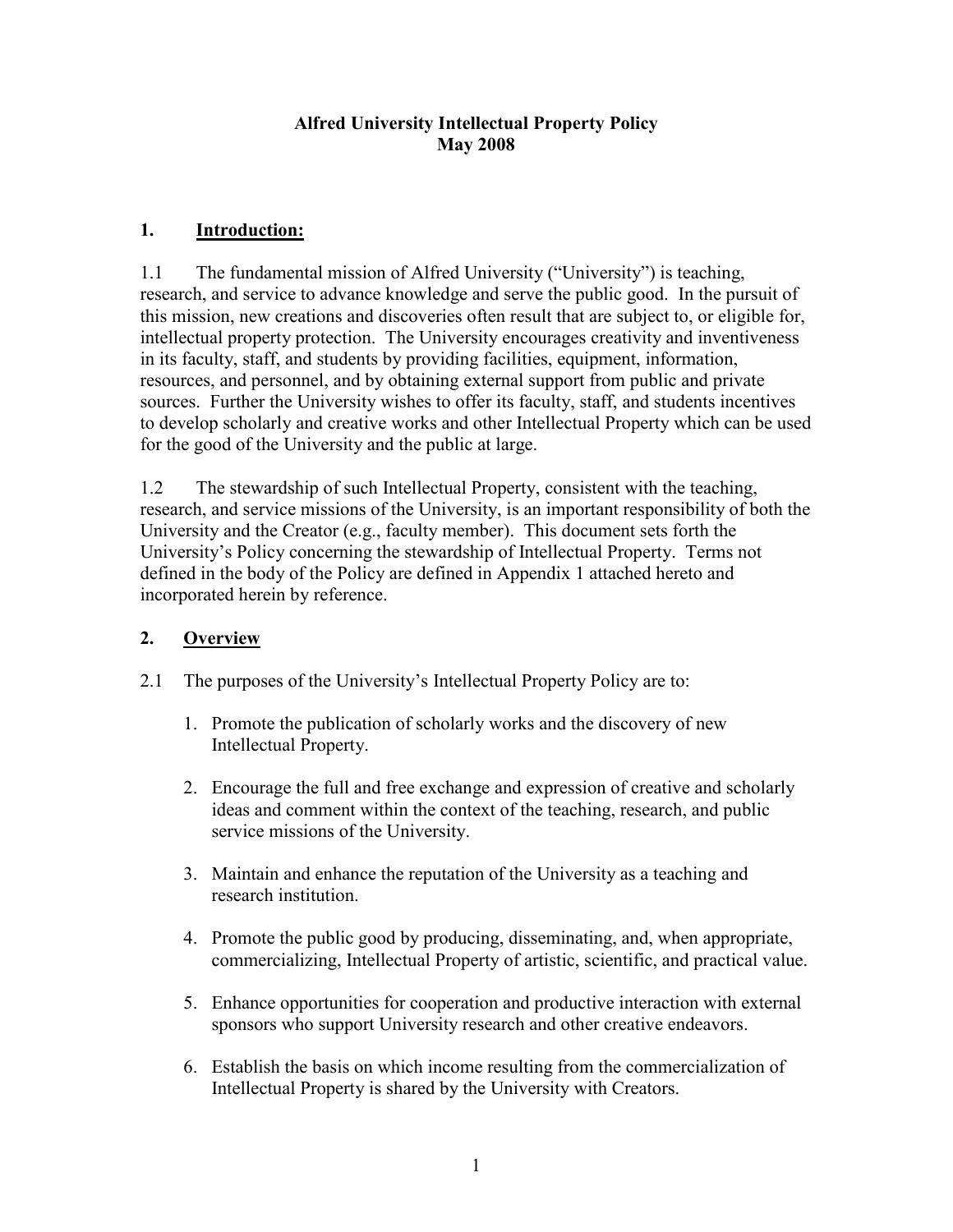7. Insure that the rights and responsibilities of all involved are fairly determined.

2.2 It is the University's policy that individuals through their employment by the University or by participating in a sponsored research project or using University- administered funds or University Resources thereby accept the principles of Intellectual Agreements (in the form attached as Appendix 3) in accordance with this Policy. Property ownership and related policies as stated under this Policy. In furtherance of such undertaking, all such individuals will sign Intellectual Property and Proprietary

## 3. General Policy:

 3.1 All Intellectual Property conceived or first reduced to practice in whole or in part not limited to, work on publicly or privately sponsored research, or use of University by Creators in the course of their University responsibilities, which may include, but is Resources, shall be disclosed to the University on a timely basis and shall be assigned to the University, unless the University otherwise disclaims such IP or re-assigns it to its Creator(s) (see Sections  $3.6 - 3.8$ ). At the same time, the University acknowledges a responsibility to ensure that the specific Intellectual Property policies of third-party sponsoring organizations be understood prior to acceptance of funding, and complied with after Intellectual Property is developed.

 resides with the Office of the Provost, consistent with this policy. 3.2 The University shall have the sole right to determine the disposition of applicable Intellectual Property under this Policy. The determination shall take into account the interests of the University, any external sponsors, the public, and the Creator, including the Creator's professional or ethical convictions concerning the use of applicable Intellectual Property. Responsibility for disposition of applicable Intellectual Property

 3.3 Creators shall assist the University as reasonably requested to protect, maintain, appropriate assignments and other documents and providing testimony as needed. The and enforce, if applicable, Intellectual Property, including without limitation, executing University shall reimburse all pre-approved out-of-pocket costs incurred by any applicable Creator in rendering such assistance.

 agencies). Consistent with its nonprofit status, mission for the public (and not private) good, and federal laws and regulations, the University will own any resulting Intellectual developed by the sponsoring organization; in such cases, joint ownership between the 3.4 Intellectual Property may be developed under a "sponsored research agreement" where the research is sponsored by an external source (including federal and state Property. One exception is when the Intellectual Property derives from "prior art" University and Sponsor may be indicated. However, the terms of sponsored research agreements typically provide the sponsor with certain rights to that material, e.g., the grant of the right for a limited period of time to negotiate for an exclusive license of such Intellectual Property with the University, and they may impose other duties, e.g., advance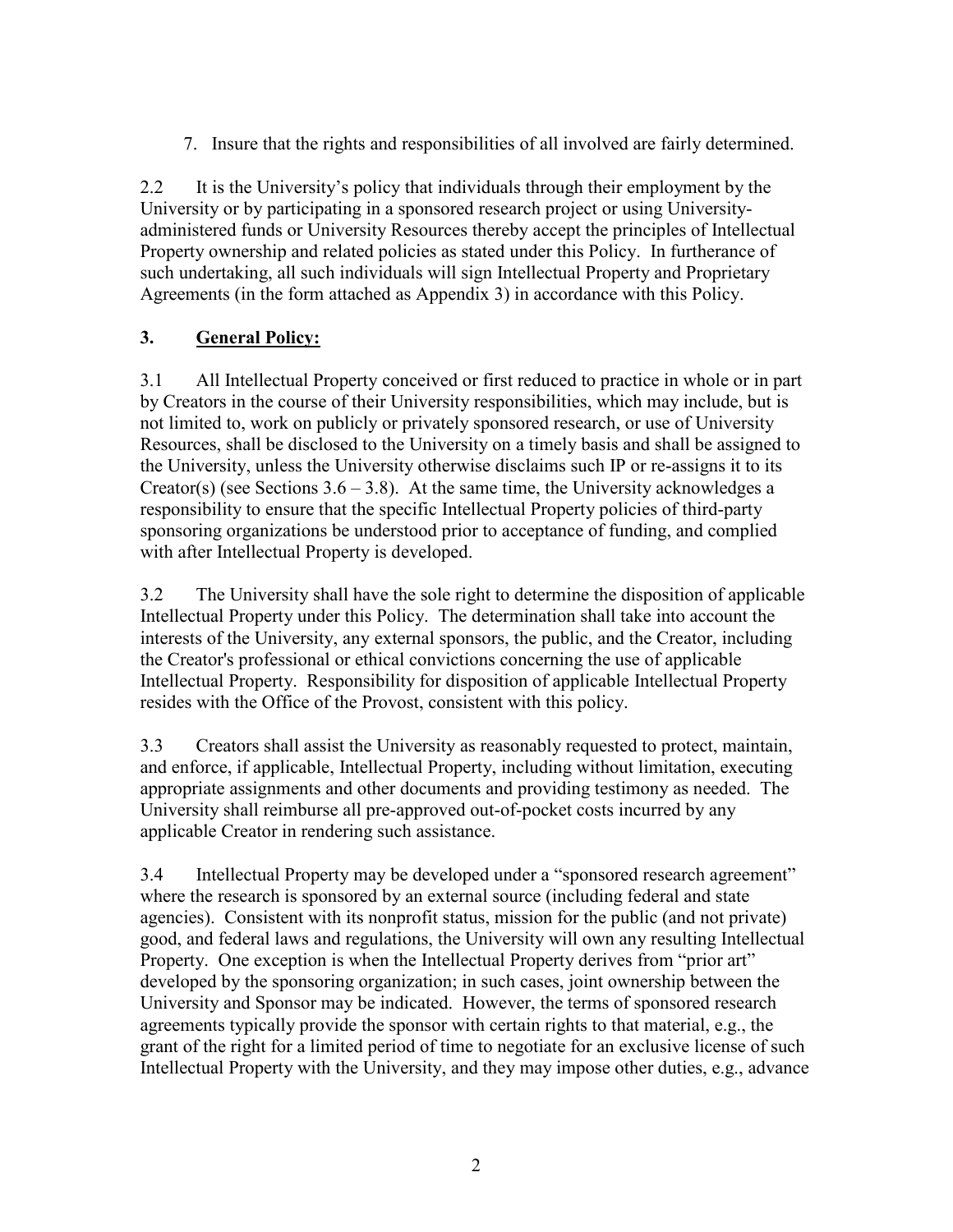dispose of its ownership rights without the consent of the other joint owner. notice of publication. In the case of joint ownership, the University would agree not to

 whether to proceed to patent and/or license any Intellectual Property shall be solely 3.5 Intellectual Property may not be licensed or assigned to third parties without the prior written consent of the University, via the Office of the Provost. The decision within the discretion of the University, subject to the terms of any agreement(s) that supported or related to the creation of the applicable Intellectual Property.

 Opportunity and elects not to pursue Intellectual Property rights to the project, the this decision to the Creator(s) within three (3) months of receiving the Intellectual Property Disclosure Form (Appendix 2), to allow Creator(s) adequate time to pursue the 3.6 In the case where the University has reviewed the Intellectual Property University will execute the Waiver Letter in Appendix 5 and allow the Creator(s) to pursue the IP rights at their own expense. The University should make and communicate rights on their own.

 3.7 In the case of Federal agency sponsorship, any "stand aside" as described in Section 3.6 must be made by releasing the invention to the Federal government, Decisions by Federal sponsors to permit Creators to acquire ownership are generally following which the Creator may directly petition the agency for a release of rights. made on a case-by-case basis, and the Federal Government retains for itself march-in and related rights.

 subject to ownership by the University as long as University resources were not used in 3.8 Intellectual property developed under an independent consulting agreement is not the conduct of the consulting work.

 opportunity arise where it will be of benefit to the University to share ownership of a will also be evaluated by submittal of the form provided in Appendix 4 to this policy. 3.9 In the interest of furthering education and industry research, should the patent, the University will review the opportunity on a case-by-case basis. This endeavor

# 4. Disclosure

 leading to the creation, and facts concerning subsequent related activities. It provides a 4.1 An Intellectual Property Disclosure Form is a document which provides information about the Creator(s), what Intellectual Property was created, circumstances basis for determining patentability and the technical information for a patent application. An Intellectual Property Disclosure Form is also used to report technology that may not be patentable, but that can be protected by other means, e.g., copyright.

 4.2 Creators shall prepare and submit an Intellectual Property Disclosure Form responsibilities or with more than incidental use of University Resources. If Intellectual promptly for each potentially patentable invention and other Intellectual Property conceived or first reduced to practice in whole or in part in the course of their University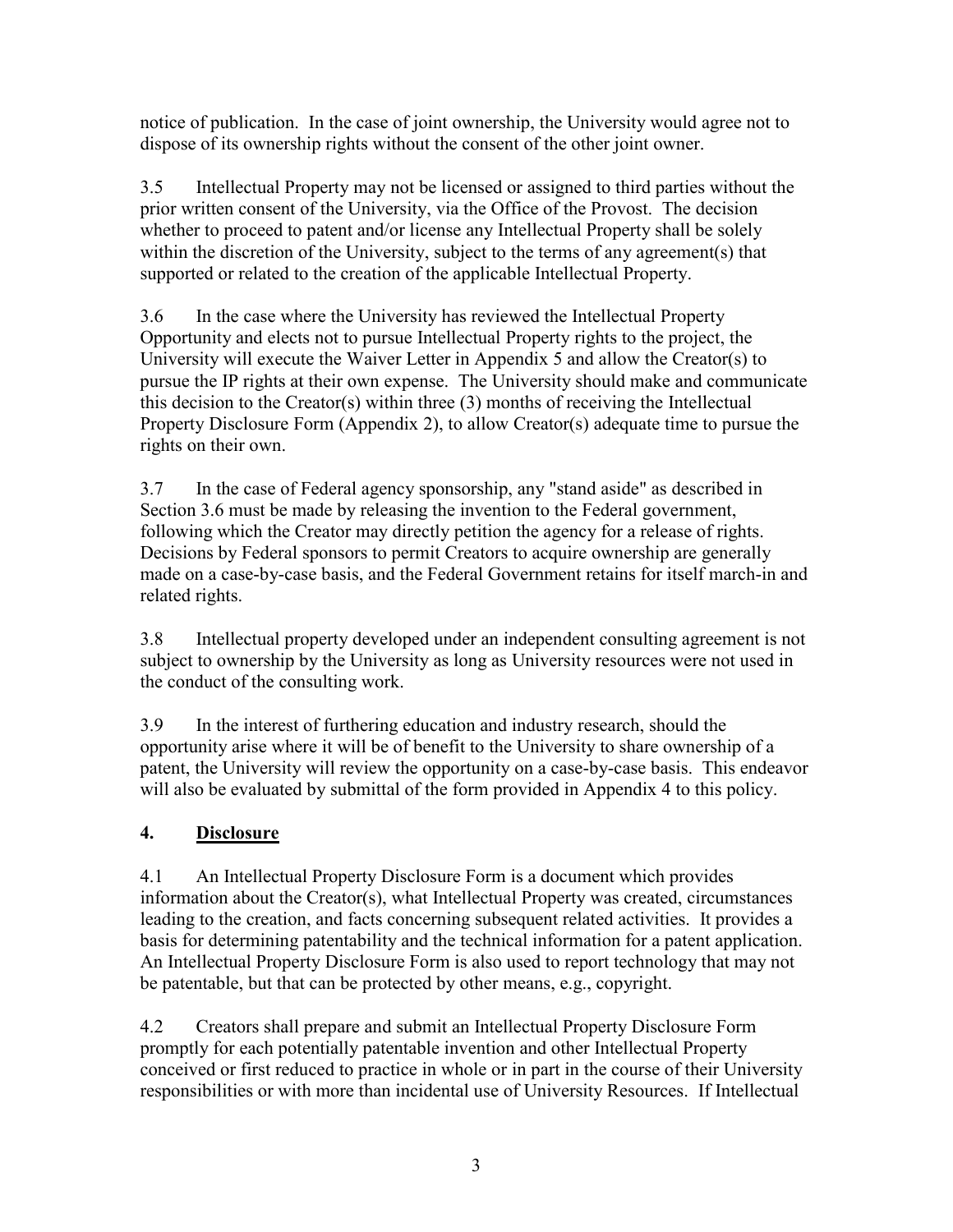Property for which an Intellectual Property Disclosure Form has been filed, e.g., to mark its conception, is later reduced to practice, a subsequent amended Intellectual Property Disclosure Form should also be filed regarding such reduction to practice.

 4.3 Disclosures shall be made on the Intellectual Property Disclosure Form to the Office of the Provost, with copies to the applicable Department Chairperson and School Dean.

 refuse to be identified, as a Creator by the University and by subsequent licensees and entered into contractual arrangements or are required by legal or professional 4.4 Each Creator shall maintain his or her moral rights, namely to be identified, or to assignees, except as required by law or subsequent agreement. Creators shall retain the rights to pursue related research and creative activities, determine methodologies, draw conclusions, disseminate information, and develop related Intellectual Property (including derivative works), except to the extent that the Creators have voluntarily considerations to do otherwise.

 4.5 Because premature or inappropriate disclosure may defeat legal protection of Intellectual Property, the University will undertake to inform Creators and other members of the University community about the consequences of premature disclosures. The University and Creators will work together to facilitate both scholarly disclosures and the acquisition of appropriate Intellectual Property protection.

## 5. Institutional Works, Traditional Works of Scholarship, and Student Theses

 proceeds resulting from the sale, assignment, licensing, or use of, Institutional Works unless provided otherwise in prior written agreements between the University and the 5.1 The University shall own all Intellectual Property rights in, and receive all applicable Creators, except as provided in Section 5.2.

5.2 In keeping with academic tradition, the University generally will not claim ownership for itself of Traditional Works of Scholarship. Copyrights in those works shall belong to the Creator.

5.3 The rights in student theses are governed as follows:

- performed in whole or in part by the student with financial support in the agreement, or in the absence of such terms, shall become the property of the 1. Copyright ownership of student theses generated by research that is form of wages, salaries, stipends, or grants from funds administered by the University shall be determined in accordance with the terms of the support student, but the University shall have a non-exclusive, fully-paid-up license to use, archive, display, copy, and make the work accessible in all forms and media in perpetuity.
- 2. Copyright ownership of theses generated by research performed in whole or in part using equipment or facilities provided to the University under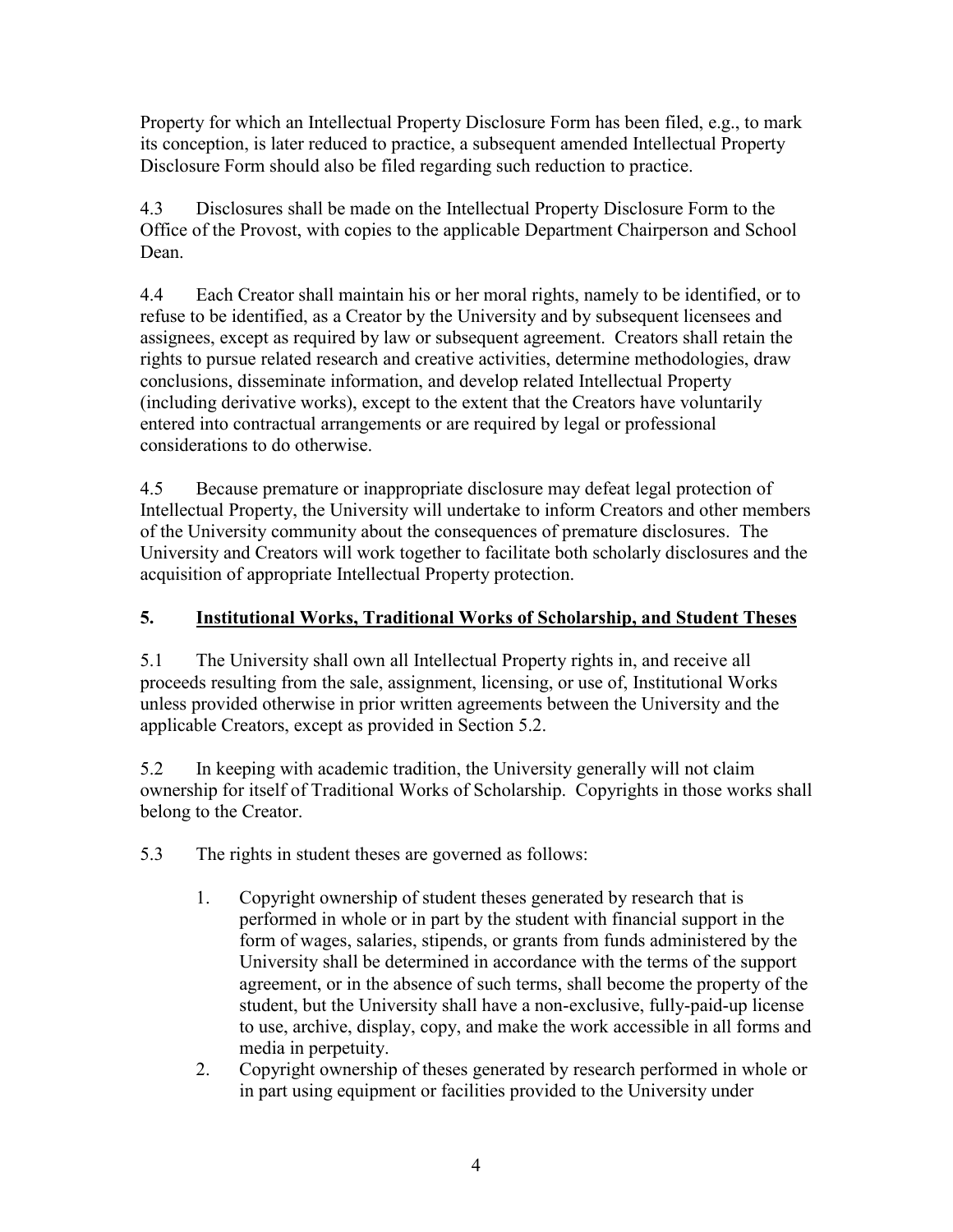conditions that impose copyright restrictions shall be determined in accordance with such restrictions.

 research is intended to be presented in a thesis as well as being published in In some cases, however, a Sponsor of research might desire that its project 3. In most cases, research undertaken by students as part of their thesis the open literature. Indeed, publication is frequently a graduation requirement. In such cases, the research is conducted under the usual guidelines surrounding the dissemination of results arising from the research. The thesis is written and defended in the usual way, which includes public display and presentation.

be conducted under conditions of confidentiality resulting in a delay in publication, not only in the open literature, but also in circulation of the thesis. A thesis or other publication prepared under the aegis of such sponsored research must still be able to be defended in the normal timelines so that the graduation of a student is not delayed.

# 6. Commercialization

 recognizes that formal protection of Intellectual Property is often necessary - particularly 6.1 The University encourages the development of inventions and technology resulting from University research by industry for public use and benefit. The University with respect to Intellectual Property derived from basic research - to encourage a company to risk the investment of its personnel and financial resources to develop the Intellectual Property. In some cases an exclusive license may be necessary to provide an incentive to undertake commercial development. Non-exclusive licenses allow several companies to exploit Intellectual Property.

 benefits of patents, it is most important that the direction of University research not be 6.2 The research and teaching missions of the University always take precedence over Intellectual Property protection considerations. While the University recognizes the established or unduly influenced by patent considerations or personal financial interests.

 University-owned Intellectual Property with commercial potential. 6.3 The Office of the Provost will handle the evaluation, marketing, and licensing of

 6.4 Income generated by Intellectual Property owned by the University shall be received solely by the University and shall, except where this Policy or the funding agreement specifies otherwise, be distributed as follows:

- A. All income received by the University shall first be used to defray the technologytransfer costs incurred by the University, or its agents, at any time in evaluating, developing, protecting, administering, enforcing, defending, and otherwise exploiting the Intellectual Property.
- B. The University encourages and respects agreements that best reflect the contribution of the Creator(s) and the University. Unless specifically contracted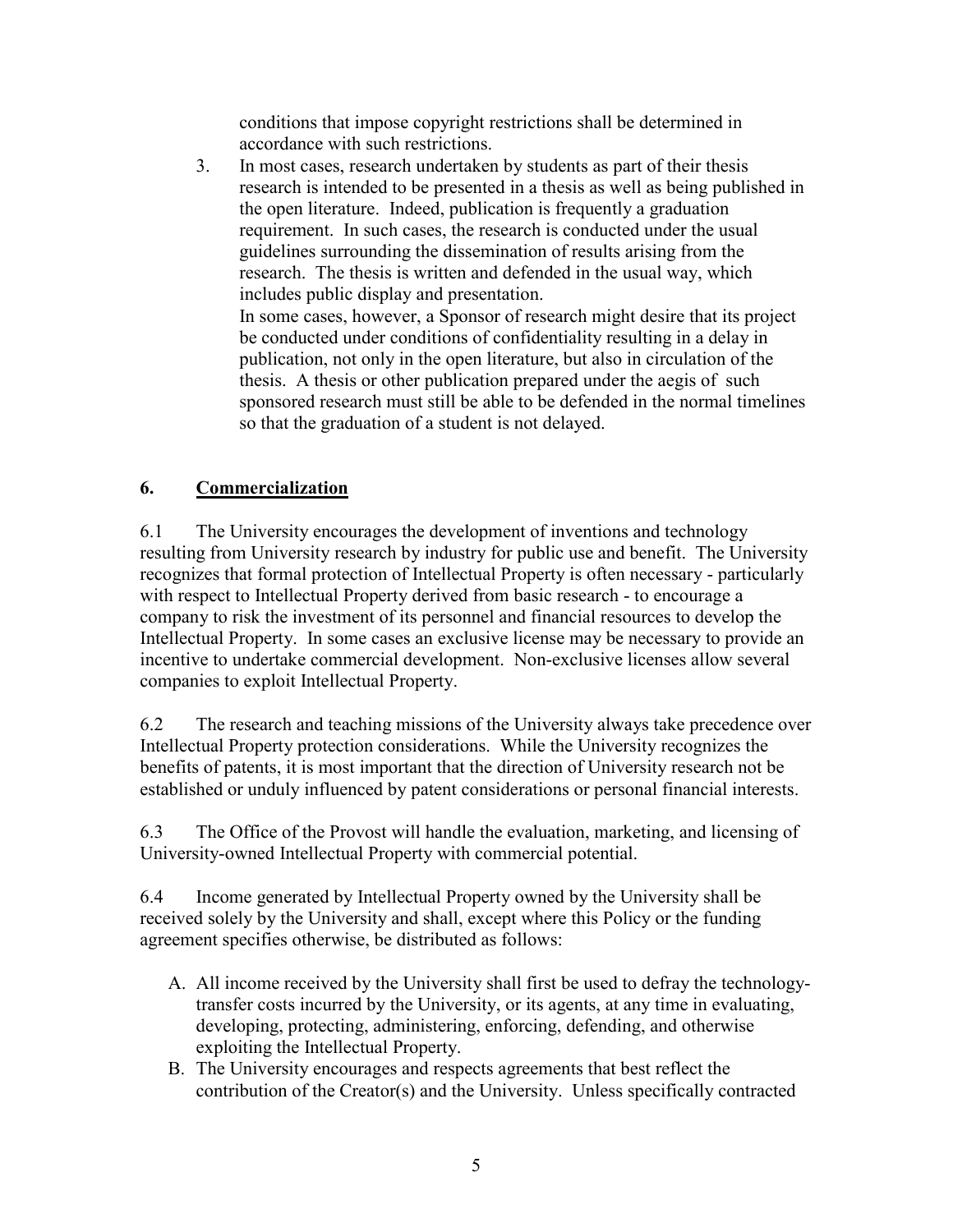otherwise, net income shall be distributed to Creators, or their heirs, in accordance with the following schedule:

 Each Creator's share of equity shall be determined consistent with formulas established in this Policy: University: 50%; Creator(s): 50%

C. Net income distributed to the University shall be designated as discretionary funds available to the Office of the Provost to be used to further research activities at the University. However, at least 25% of the University's share of net income shall be distributed to the School or College where the Intellectual Property originated.

 6.5 The University may at times accept equity, as defined in Appendix 1, as part of accept equity, in partial lieu of cash, to facilitate the practical application of University technology for the general public benefit. University acceptance of equity shall be based the license issue fee or other related consideration. In particular, when the entity selected to develop, market, and deliver the technology to the marketplace is not reasonably able to provide adequate compensation in cash for a license, the University may choose to upon the principles of openness, objectivity and fairness in decision-making, and preeminence of the education, research and public service missions of the University over financial or individual personal gain.

 Property created or developed at, or though the use of, the facilities of the Center for Advanced Ceramic Technology in accordance with New York State Laws of 1987, Chapter 839, and any agreement between the University and NYSTAR pursuant to such net income for purposes of this Policy shall exclude all amounts payable to NYSTAR or 6.6 The above guidelines may be subject to certain pre-existing and ongoing requirements affecting income from, and license or other rights in, various categories of Intellectual Property. Such requirements could include, for example, Intellectual legislation. Thus, unless the applicable legislation or agreement(s) provides otherwise, to other institutions or entities.

6.7 The provisions of this Policy dealing with the distribution of income shall apply only to income received from Intellectual Property disclosed to the University subsequent to the effective date of this Policy.

## 7. Administration of Intellectual Property Policy:

 7.1 Responsibility for all Intellectual Property matters, including the interpretation and administration of this Policy, shall rest with the Provost (or his/her designee).

 7.2 The Alfred University Intellectual Property Committee (AUIPC) shall provide advice and make recommendations to the Provost with respect to interpretation, implementation, and amendment of this Policy, and such other matters as its Chair may deem appropriate.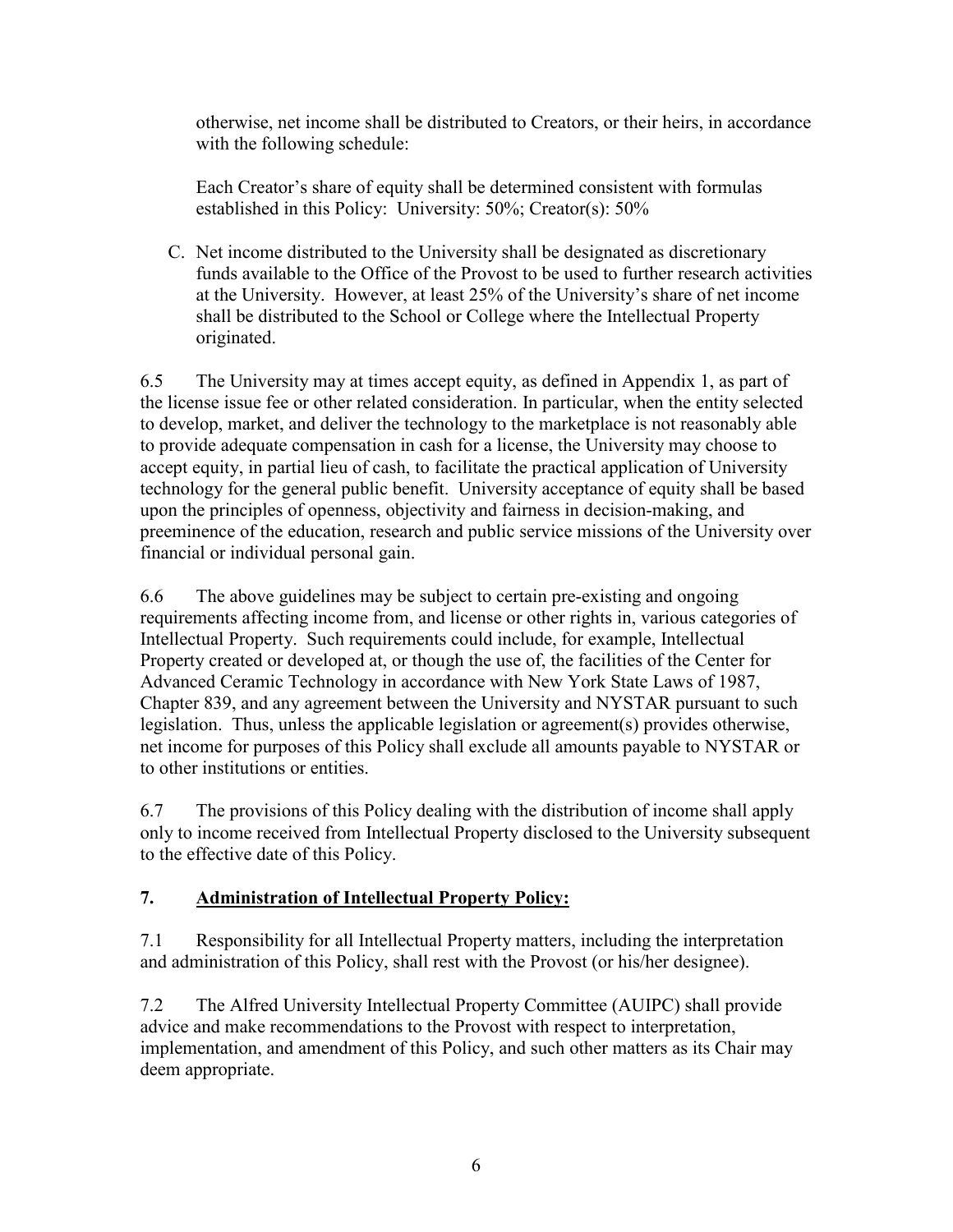1. The AUIPC shall have four members as follows: The Chair of the Research and Scholarship Committee of the Faculty Senate, one other faculty member elected by the Faculty Senate, and two other members from the campus community appointed by the Provost. The Provost and the Director of Sponsored Research Administration will serve as ex-officio members.

 2. Members (other than ex-officio members) of the Committee shall be appointed for three-year terms, renewable for a maximum of one additional term. Terms shall be staggered so that no more than two new members are appointed each year.

 Senate be unable to complete his or her term of service, the Faculty Senate will elect 3. Should any faculty member of the Committee who was elected by the Faculty another member of the faculty to serve for the duration of the unexpired term.

 4. No member of the AUIPC may participate in the deliberations or decisions of apparent conflict of interest in matters before the Committee. the Committee if that member has a personal interest, direct involvement, or an actual or

 to the administration of this Intellectual Property Policy. 5. The Provost and the Chair of the AUIPC shall jointly report annually to the President of the University and the Faculty Senate upon matters of significance relating

 develop this Policy on at least an annual basis. 6. The AUIPC will meet often enough to provide timely disposition of Intellectual Property Disclosure Forms. The AUIPC will also review the University's Intellectual Property strategy and portfolio and consider specific actions to enhance and

## 8. Recognition

 A patent award certificate signed by the Provost and the Chair of the AUIPC will be given to each Creator for each issued U.S. patent during an annual recognition ceremony. The AUIPC may also give a special monetary award for Intellectual Property that has had a highly significant impact on the University's income or reputation.

## 9. Intellectual Property Education

 The AUIPC will conduct periodic Intellectual Property education presentations and University is asked to observe the rights of other owners of Intellectual Property. With provide associated reading materials to the University community. Everyone at the very limited exceptions, use of protected Intellectual Property without the permission of the owner is unlawful and can result in substantial civil and/or criminal penalties.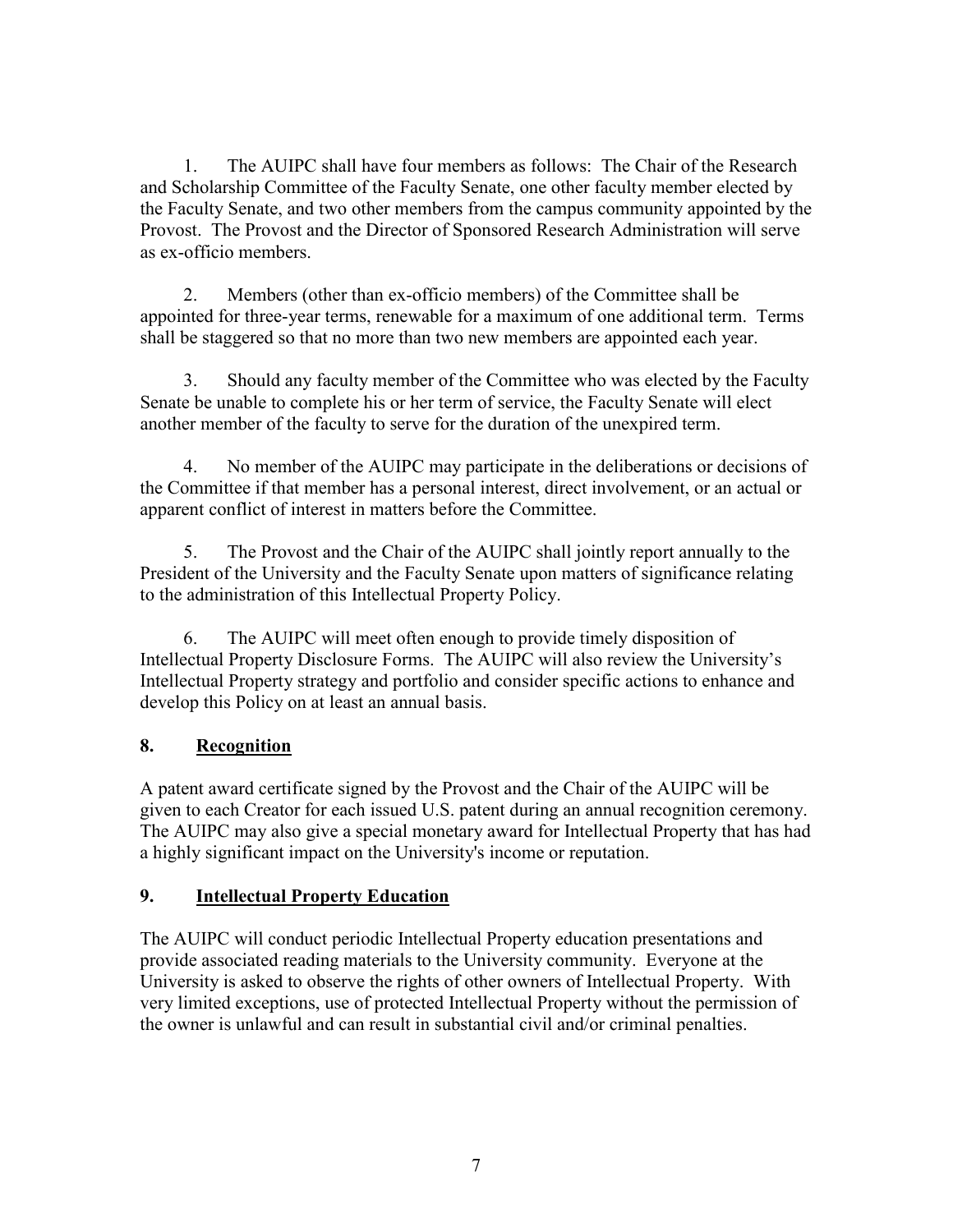### **Definitions**

 given to them below. Whenever used in this Policy, the following capitalized terms shall have the meanings

- 1. AUIPC the Alfred University Intellectual Property Committee.
- 2. Creator a Member who develops or creates Intellectual Property. An individual's obligations and rights as a Creator shall continue with respect to the applicable Intellectual Property even if the individual leaves the University.
- protectable as property, including without limitation, inventions (patentable or software. IP includes not only the technology but also the tangible embodiment 3. **Intellectual Property or IP** – creations of the human mind which are legally not), tangible research property, trademarks and service marks, and works subject to copyright protection, including without limitation, mask works and of the technology, such as biological organisms, plant varieties, and software.
- post-doctoral) whether or not compensated in whole or in part; persons 4. Members – all full-and part-time persons at the University, including visiting faculty, staff, students (both undergraduate and graduate), fellows (pre- and performing research or engaging in work or study using University Resources; persons engaged by the University to perform research whether or not using University Resources; and other persons in research at the University or otherwise participating in a University program.
- under its direction for the University's use by a person acting within the scope 5. Institutional Work – a work created at the instigation of the University or of his or her employment or subject to a written contract.
- works, paintings, sculptures, and other works of art. 6. Traditional Work Of Scholarship – a work, other than an Institutional Work, reflecting research and/or creativity which has been traditionally considered as evidence of professional advancement or accomplishment within the University. Such works include scholarly publications, journal articles, research bulletins, monographs, books, plays, poems, musical or choreographic
- software, and support; secretarial service; research, teaching, and lab assistants; insurance, or retirement plan contributions. 7. University Resources - all tangible resources provided by the University, including office, lab, and studio space; equipment; computer hardware, supplies; utilities; funding for research and teaching activities, travel; and other funding or reimbursement. University Resources do not include salary,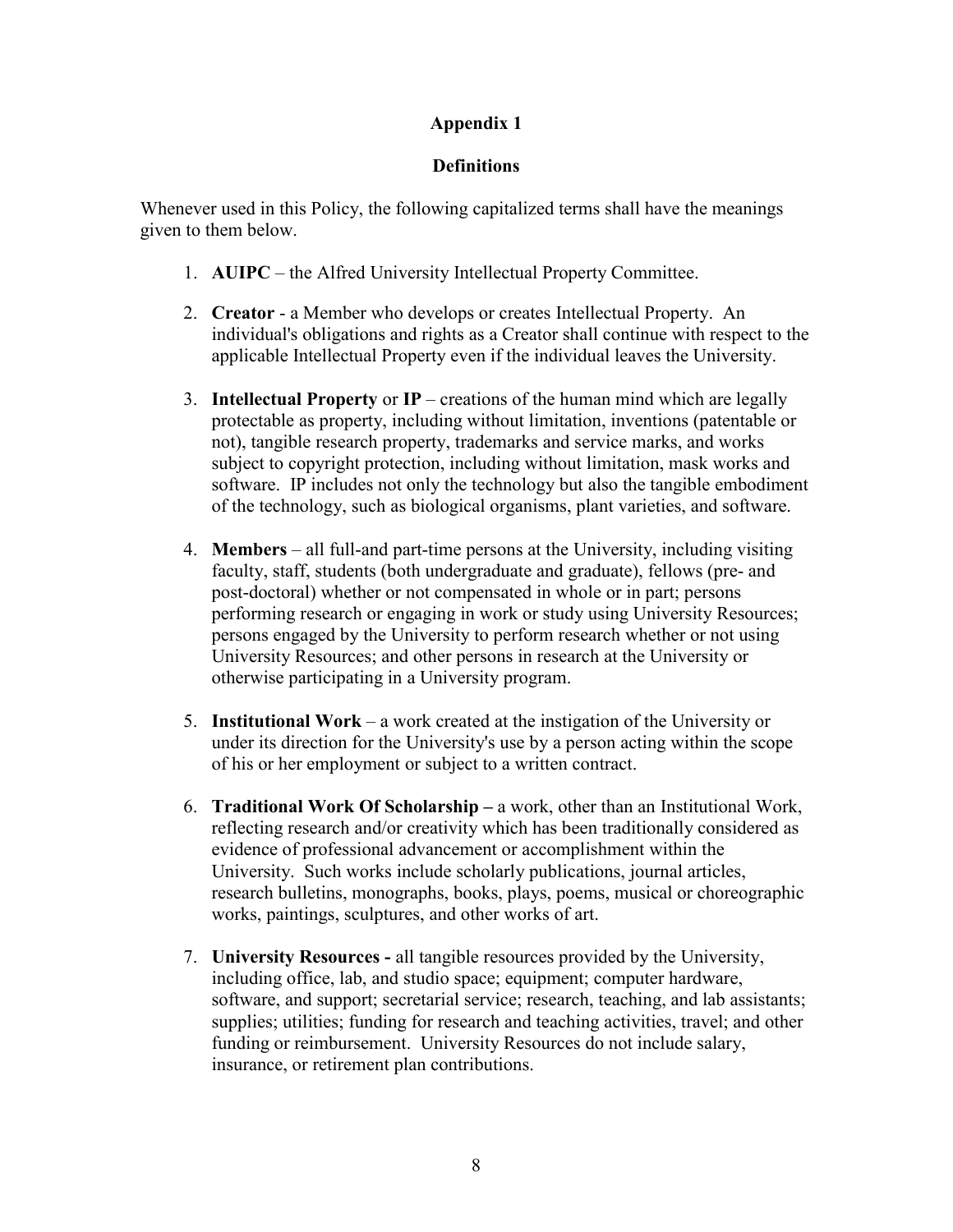- 8. Incidental Use of University Resources or Facilities Incidental Use is the determination of questions about Incidental Use will be made by the AUIPC use of resources or facilities which are routinely made available to faculty and staff members in association with their normal responsibilities. This use of resources or facilities is not appreciable or readily measurable. Examples of Incidental Use of University Resources or Facilities include, but are not limited to, offices, laboratories, library facilities, and personal computers, as well as professional development leaves and other awards. Incidental costs may also include, but are not limited to, reasonable use of telephone services, and of office equipment such as photocopiers, fax machines, and printers. Final and the Provost.
- 9. Equity the money value of a property or of an interest in a property in excess of claims or liens against it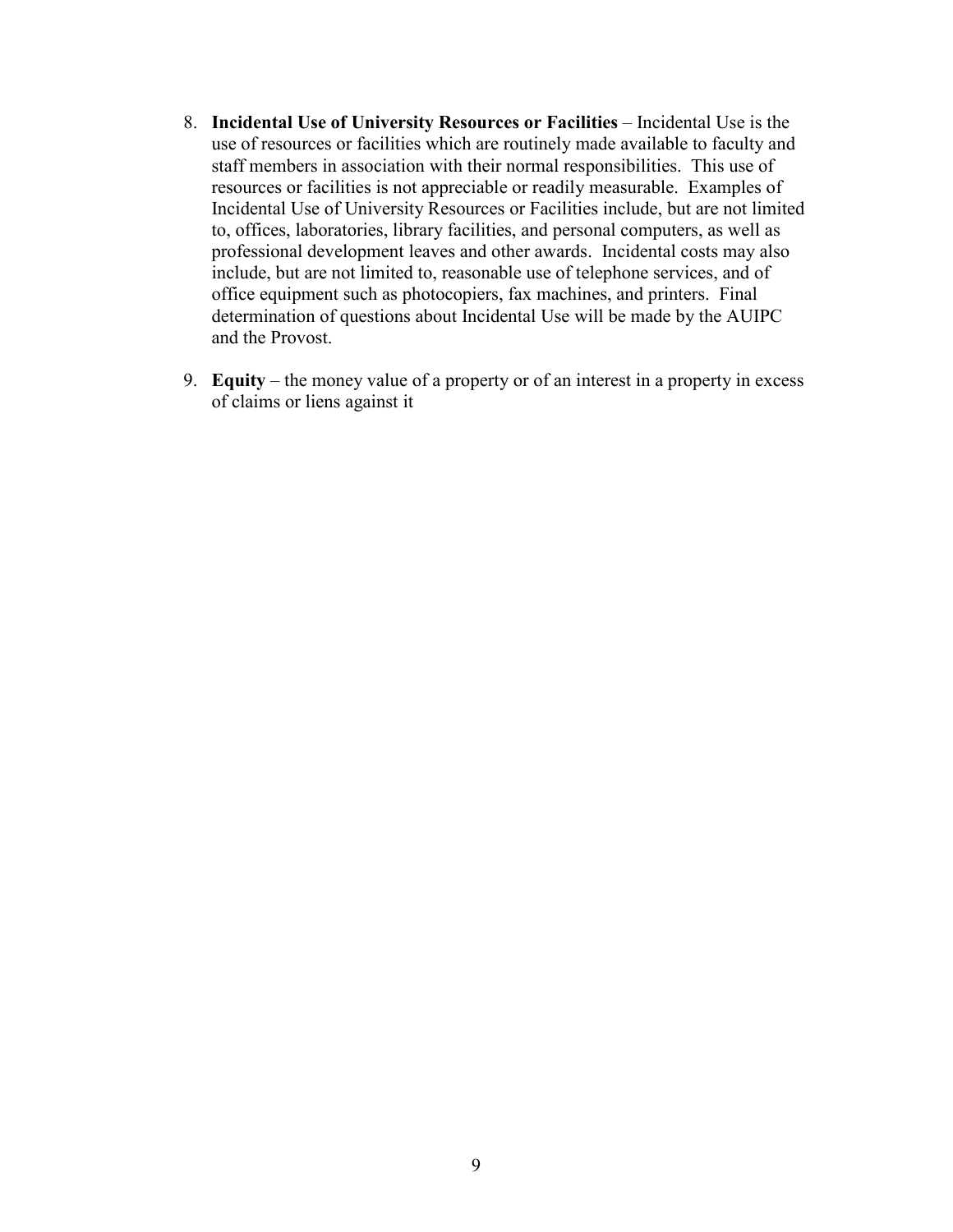#### IP Disclosure Forms

#### Appendix 2A

### ALFRED UNIVERSITY INVENTION DISCLOSURE FORM

 1. Inventor: List names of all inventors. If more than four inventors, attach additional sheets.

| Business Fax___________________________________Department_______________________ |
|----------------------------------------------------------------------------------|
|                                                                                  |
|                                                                                  |
|                                                                                  |
|                                                                                  |
|                                                                                  |
|                                                                                  |
|                                                                                  |
|                                                                                  |
|                                                                                  |
|                                                                                  |
|                                                                                  |
|                                                                                  |
|                                                                                  |
|                                                                                  |
|                                                                                  |
|                                                                                  |
|                                                                                  |
|                                                                                  |
|                                                                                  |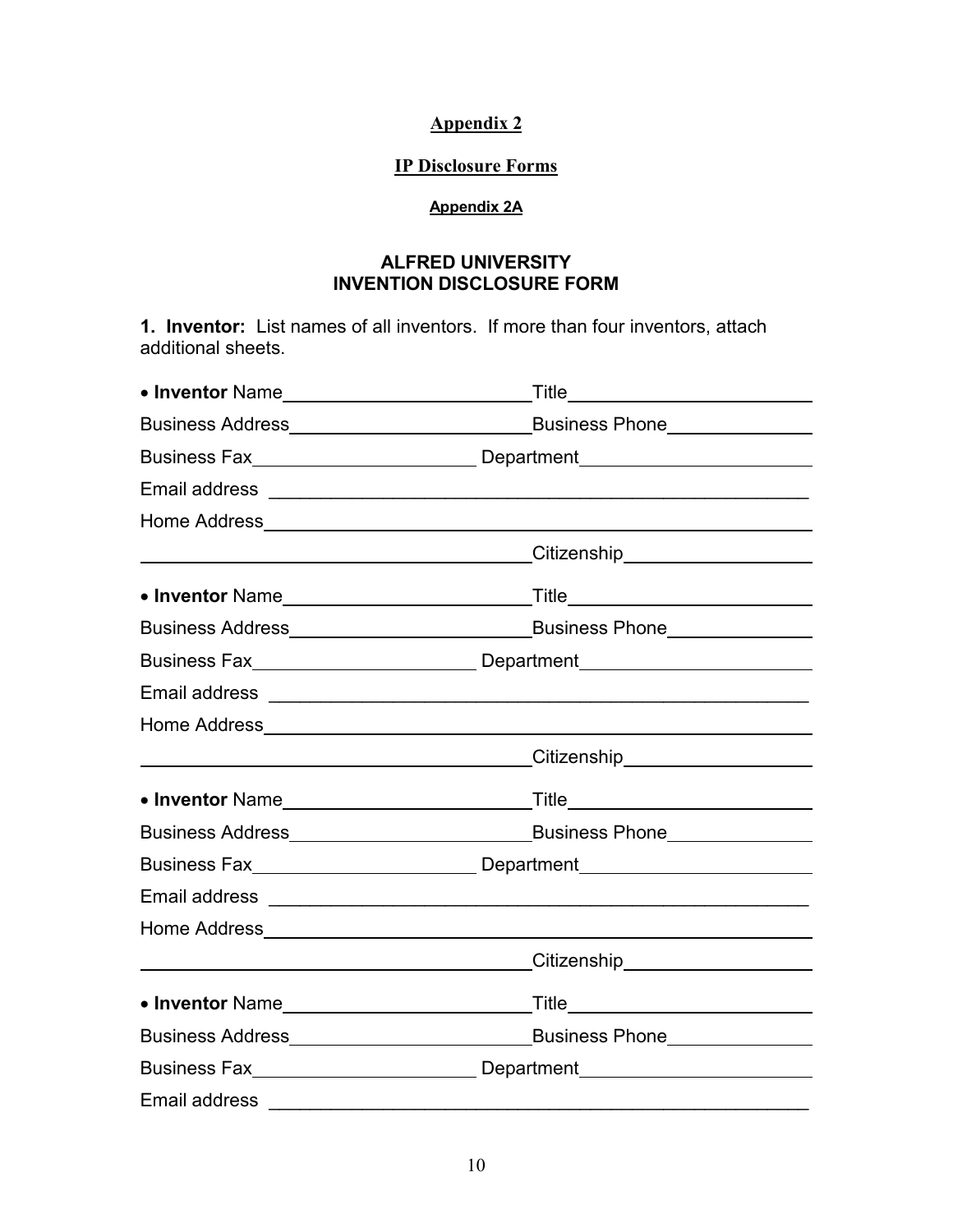Home Address\_

l

**Citizenship Constanting** 

 Contribution of each inventor: This percentage will be used to distribute revenues generated from any license of this disclosure. Total must equal 100%.

|                                                                                                                                    | %<br>the company of the company of the company |
|------------------------------------------------------------------------------------------------------------------------------------|------------------------------------------------|
| Inventor: $\qquad \qquad$                                                                                                          | %                                              |
| Inventor:<br><u> 1989 - Johann Harry Harry Harry Harry Harry Harry Harry Harry Harry Harry Harry Harry Harry Harry Harry Harry</u> | %                                              |
|                                                                                                                                    | $\%$                                           |
| 2. Invention Title:                                                                                                                |                                                |

- 3. Description of Invention: Attach description of invention, photographs, drawings, sketches, patent applications, and any other descriptive material. Description should include construction of the invention, principles involved, details of operation, and alternative methods of construction or operation.
- 4. Application of Invention: What are the immediate and/or future applications of the invention?

5. Novelty and Usefulness: Why is this invention better? What are its novel and unusual features? What problem(s) does it solve? What is your approach to the solution(s)? How does it differ from current solution(s) to the problem(s)? What are the advantages that your invention has over the current solution(s)?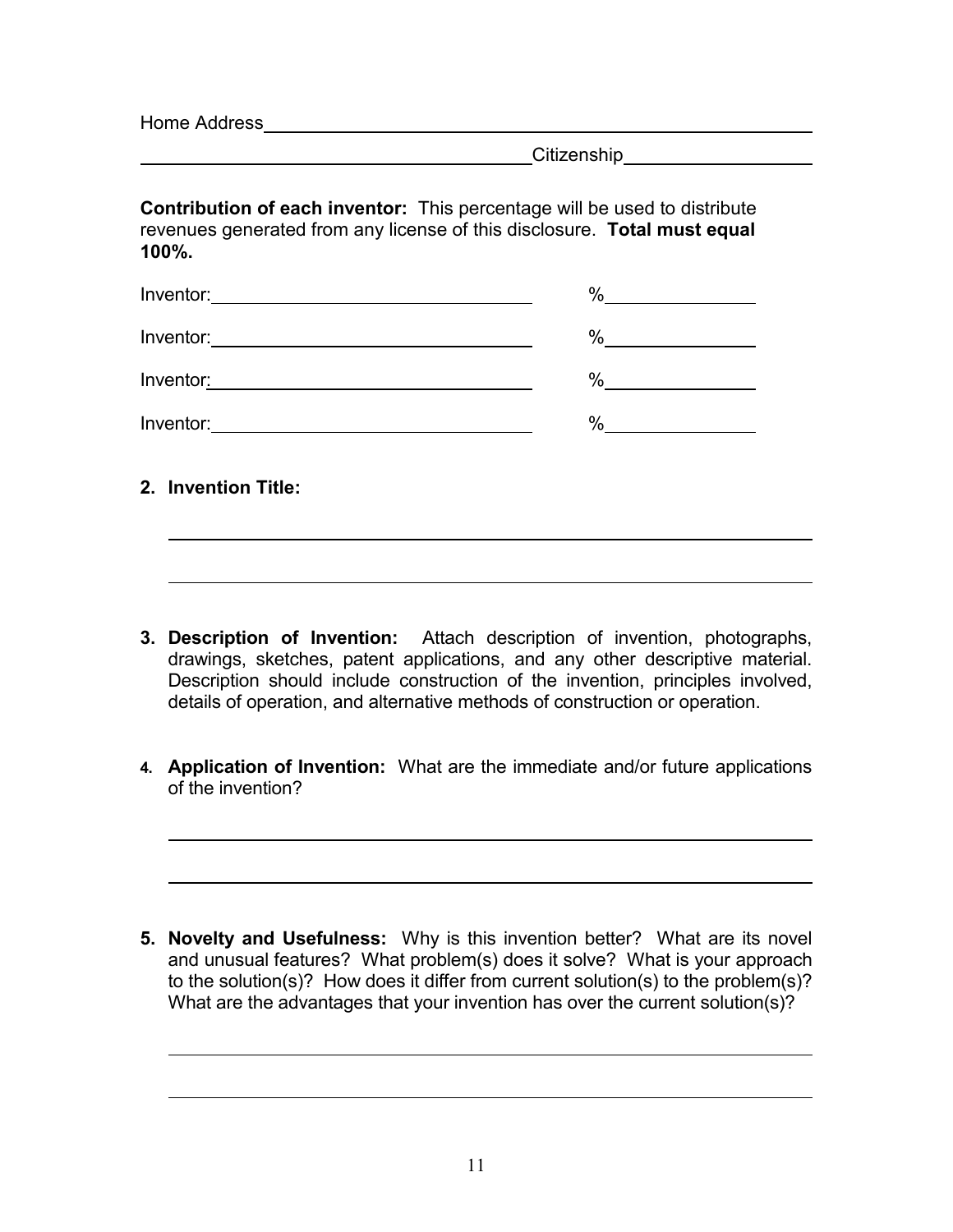- 6. Conception and Public Disclosure: In the United States, a patent application must be filed no later than one (1) year after the first publication, sale or offer for sale, or public use of the invention. (Note: use of overheads or a blackboard may be considered publication.) For foreign patent protection, filing must occur before any of these activities. Where there has been a filing in the U.S. before any of these activities has occurred, there will be a limited time to file a foreign patent application. Please complete all relevant questions with the foregoing and the following in mind.
	- A. "Conception" involves the formulation in the mind of the inventor of the complete means to solve a problem. The mere recognition of a desirable result or of a problem or a general approach to solving the problem, without the formulation of the physical structure to accomplish the result or solve the problem, will not constitute conception.
	- B. "First publication" means the first time any member of the public, which could include members of the Alfred community who are not aware of the need to keep an invention confidential, would have been legally able to gain access to the oral, written, or other enabling description of the invention without a confidentiality restriction.
	- C. A "sale" or "offer for sale" could occur any time an invention is potentially available without any confidentiality or similar restriction.

 documented? If so, where? What is the date of first conception of the invention? Has this date been

l

 $\overline{a}$ 

 $\overline{a}$ 

 $\overline{a}$ 

 $\overline{a}$ 

 drafts, abstracts, pre-prints, etc.) Has the invention been sold/offered for sale or publicly used? If so, please describe the circumstances of such event(s). What is(are) the date(s), if any, of first publication of the invention? (Enclose

 disclosure of the invention (and any related submissions made for potential If the invention has not been disclosed, provide the expected publication or oral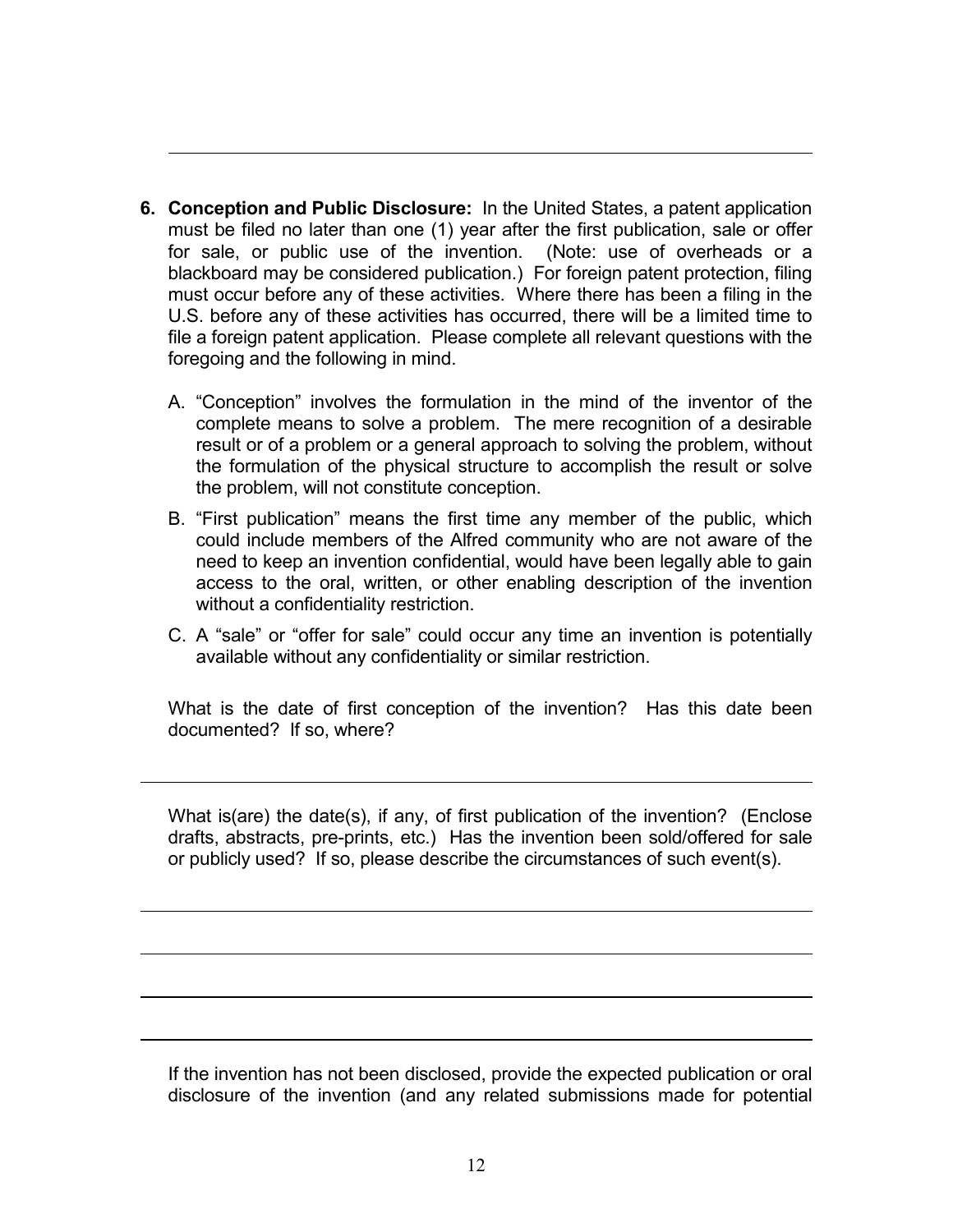publication) and other activities which could "bar" the chance to file for patent protection on the invention. (Enclose drafts, abstracts, pre-prints, etc.)

## 7. Reduction to Practice:

 $\overline{a}$ 

 $\overline{a}$ 

 "Reduction to practice" generally is the actual and complete use of the invention for its intended purpose, usually involving physical construction of the invention and testing its physical embodiment to determine whether it performs as contemplated. This is not always necessary if the invention can be fully described. With that in mind, has the invention been reduced to practice? If so, what was the date of the first reduction to practice? Is work on the invention continuing? Are there limitations to be overcome or other tasks to be done prior to practical application? Are there any test data? Have products, apparatus or compositions, etc., actually been made and tested?

8. Further Research: What further research and development is necessary or desirable before showing the invention to a potential industrial license?

## 9. Commercial Partners:

- a. Names and addresses (if known) of potential commercial partners:
- b. Companies presently offering comparable technology (if known):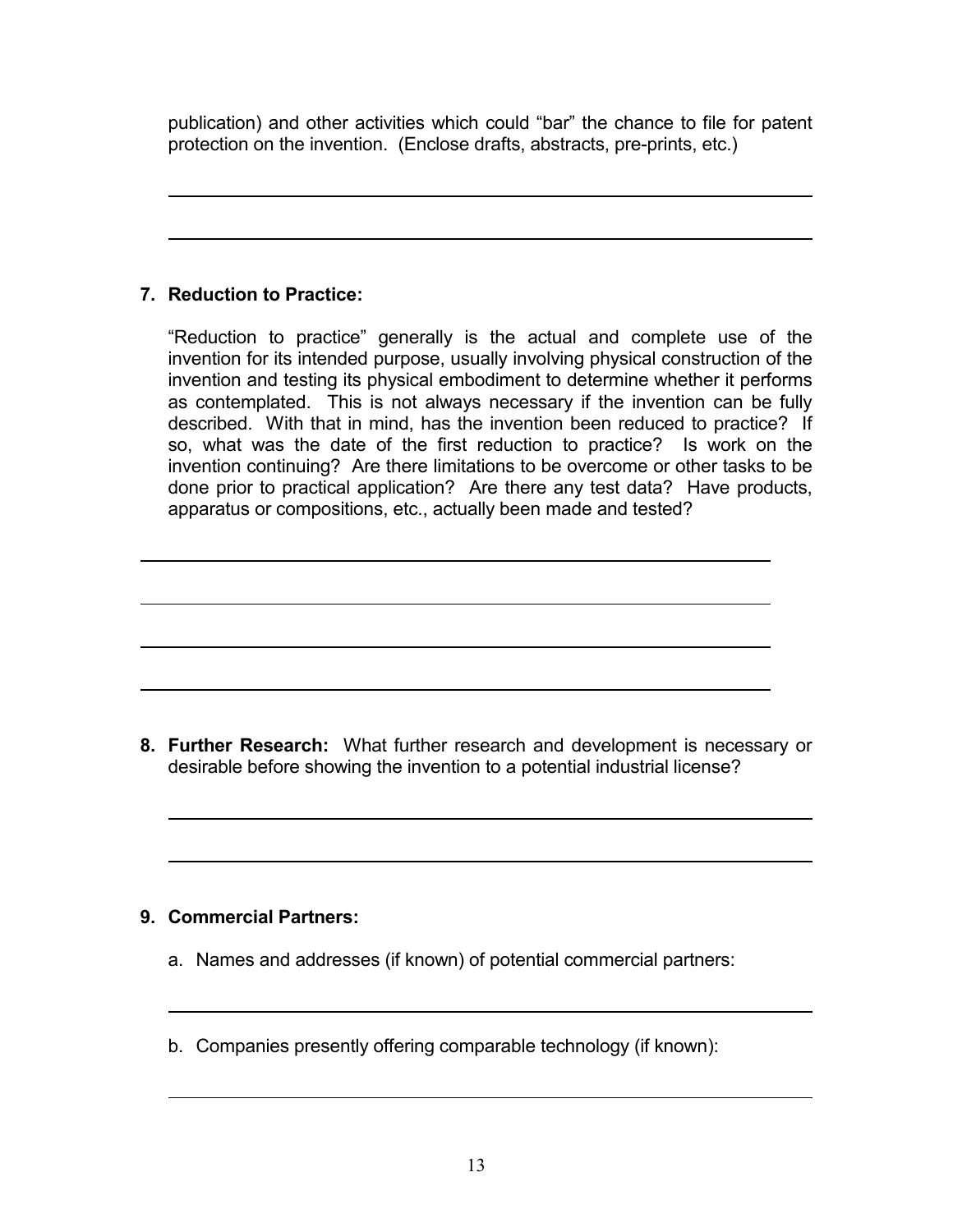c. Has the invention been disclosed to industry representatives? If "yes", provide details, including names of companies and their representatives:

- NOTE: Valid intellectual property protection depends on accurate answers to the following items:
- 10. Related Developments: Are you aware of related developments by others? If "yes", please give citations. Copies of any relevant patents or publications would be appreciated.

**11. Sponsorship:** If the research that led to the invention was supported by extramural funding (sponsor) or involves the use of tangible research material provided by another university or company (provider), please provide the information below.

| Sponsor/Provider Name: | Agreement Number |  |
|------------------------|------------------|--|
| Date:                  |                  |  |

| Date:                           |                  |      |
|---------------------------------|------------------|------|
| Sponsor/Provider Name:<br>Date: | Agreement Number | or o |

## 12.Signature of Inventor(s)

| Signature | Date |
|-----------|------|
| Signature | Date |
|           |      |
| Signature | Date |

 $\overline{a}$ 

 $\overline{a}$ 

 $\overline{a}$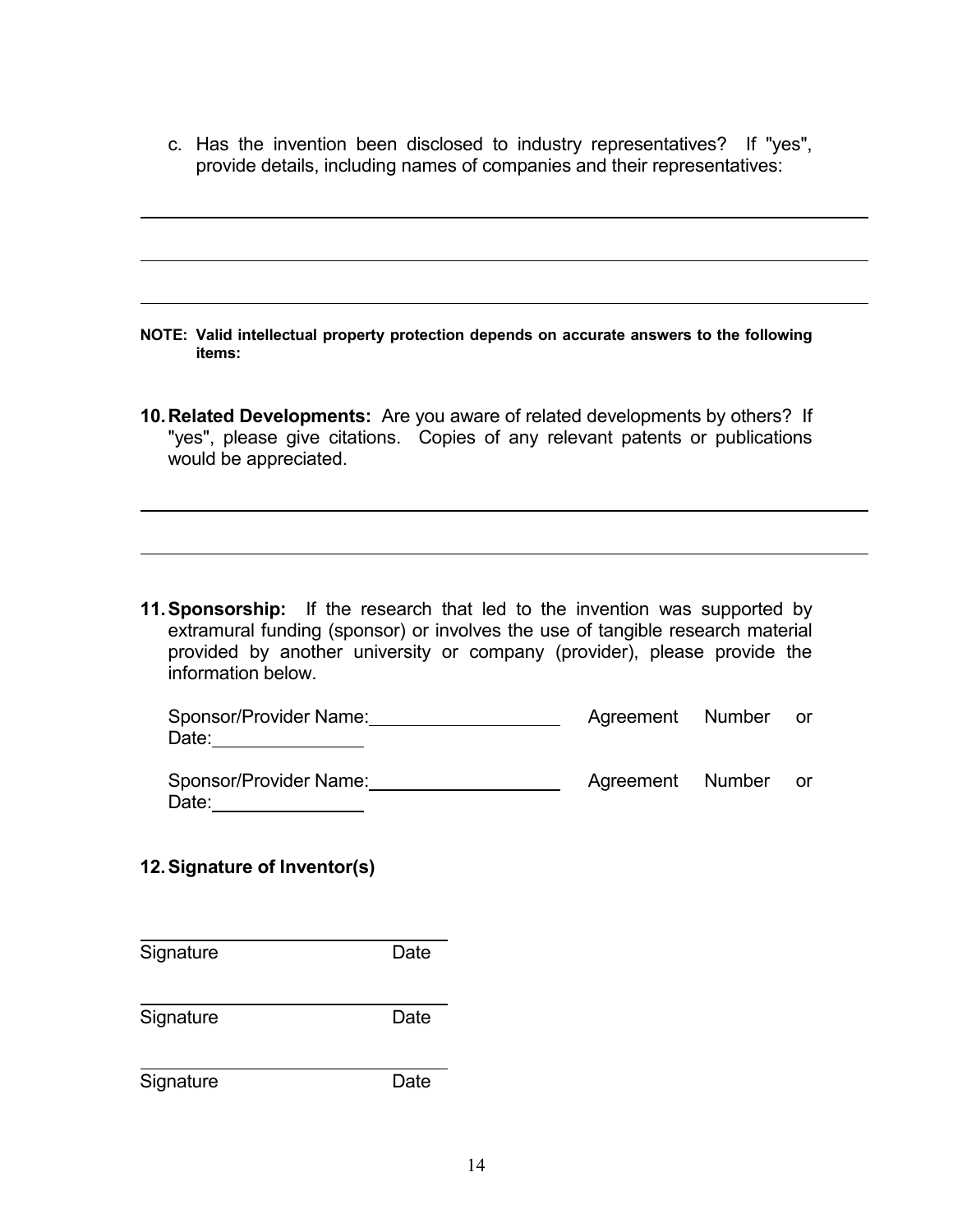### 13. Signature of Witness

 $\_$ 

 $\_$ 

Name (printed)

Signature **Date** 

 IMPORTANT NOTE: The Technology Disclosure requires the signature of a witness (other than one of the inventors), who has read and understood the invention disclosure on the date indicated next to his signature

Please hand deliver or mail the completed and fully signed disclosure to:

 Alfred University Office of the Provost **Jordan** Hall 1 Saxon Drive Alfred, NY 14802-1205 Tel: (607) 871-2137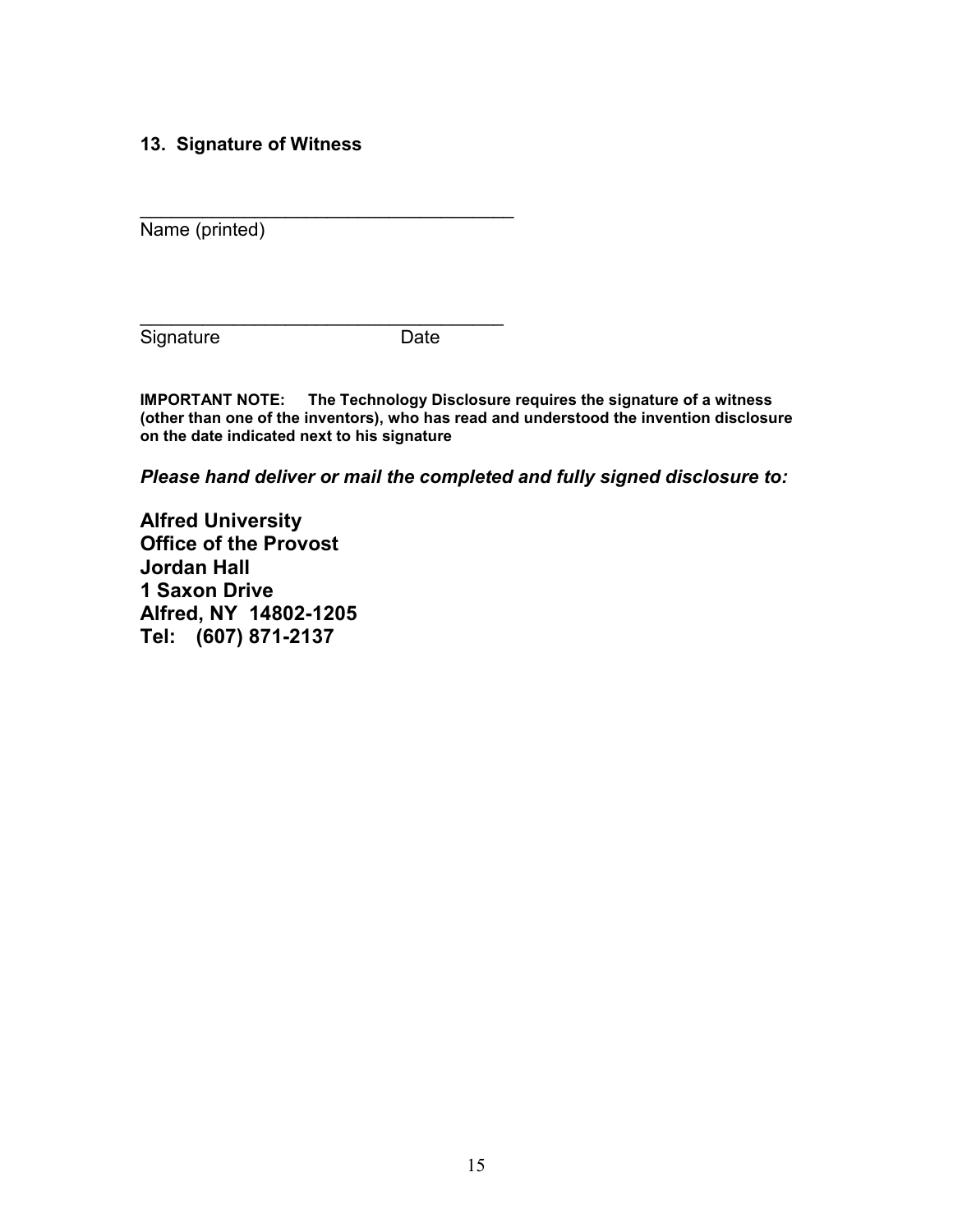#### IP Disclosure Forms

#### Appendix 2B

#### COPYRIGHT DISCLOSURE FORM ALFRED UNIVERSITY

**1. AUTHOR(S):** Please list names of all authors. The Lead author is a designation for Office of the Provost database retrieval purposes only.

Please Print or Type:

| <b>NAME</b> | <b>DEPARTMENT</b> | <b>PHONE</b> | <b>TITLE</b> | <b>CITIZENSHIP</b> |
|-------------|-------------------|--------------|--------------|--------------------|
|             |                   |              |              |                    |
|             |                   |              |              |                    |
|             |                   |              |              |                    |

## 2. CONTRIBUTION OF EACH AUTHOR

### 3. TITLE OF THIS WORK

## 4. PREVIOUS OR ALTERNATIVE TITLE

5. NATURE OF AUTHORSHIP Briefly describe nature of material created by this author(s) in which copyright is claimed

 6. PUBLICATION AS A CONTRIBUTION If this work was published as a contribution to a periodical, serial, or collection, give information about the collective work in which the contribution appeared. Title of Collection Work: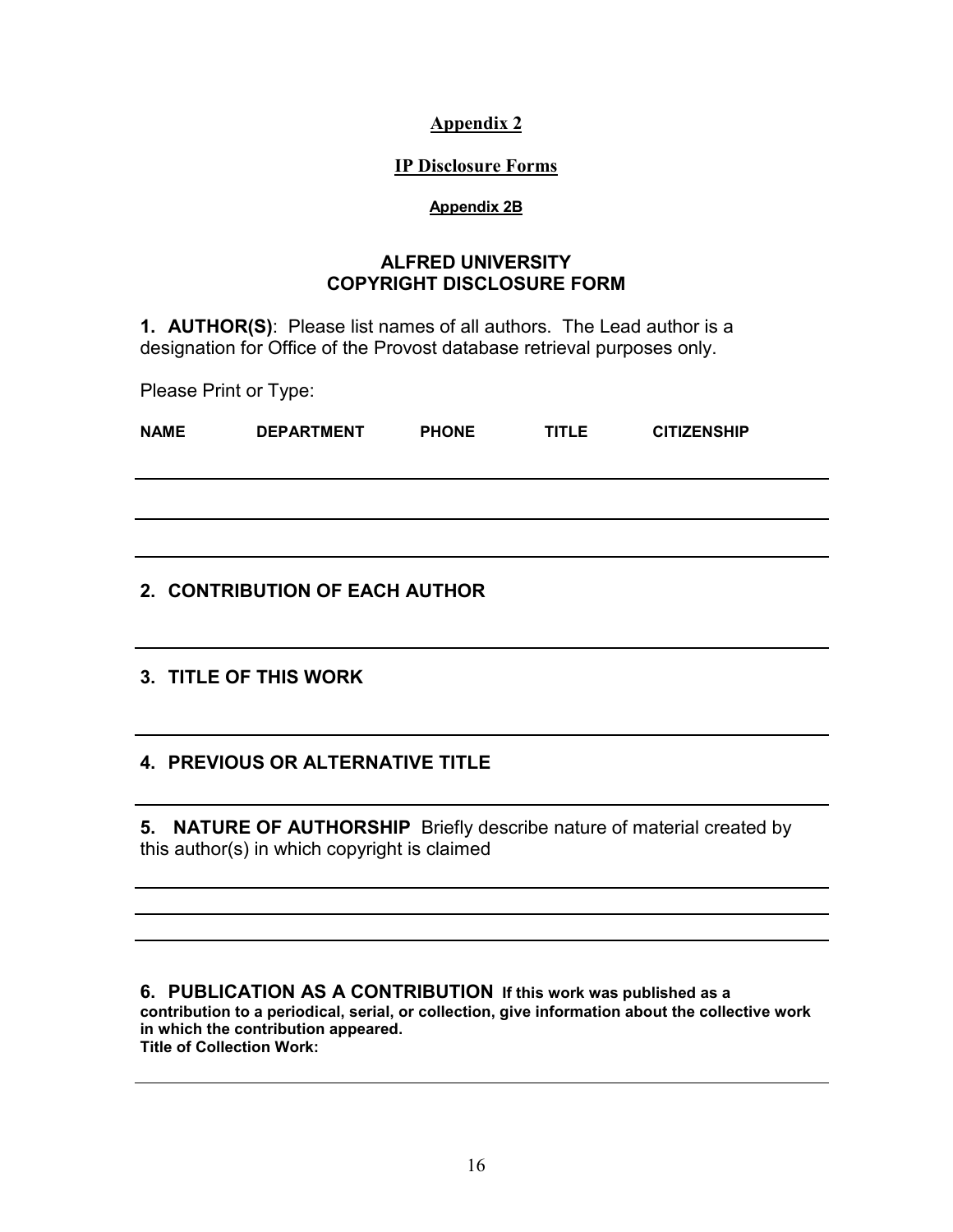### 7. YEAR IN WHICH CREATION OF THIS WORK WAS COMPLETED:\_\_\_\_\_\_\_\_

### 8. DATE AND NATION OF FIRST PUBLICATION OF THIS PARTICULAR

WORK: Complete this information ONLY if this work has been published: Month \_\_\_\_\_\_\_\_\_\_\_\_\_\_\_\_\_Day \_\_\_\_\_\_\_ Year \_\_\_\_\_\_\_\_\_\_\_ Nation \_\_\_\_\_\_\_\_\_\_\_\_\_\_\_\_\_\_\_\_\_

### 9. HAS THIS WORK, OR AN EARLIER VERSION OF THIS WORK, ALREADY BEEN REGISTERED IN THE COPYRIGHT OFFICE?

 $Yes \_\_\_$  No  $\_\_\_\$ 

 If your answer is "Yes," why is another registration being sought? (check appropriate box)

 $\Box$  This is the first published edition of a work previously registered in unpublished form.

 $\Box$  This is the first application submitted by this author as copyright claimant.

 $\Box$  This is a changed version of the work, as shown in question 9 on this application.

10a. DERIVATIVE WORK OR COMPILATION: Identify any preexisting work or works that this work is based on or incorporates.

 10b. Give a brief, general statement of the material that has been added to this work in which copyright is claimed

| Signature of Author(s) Author Date of Birth | <b>Signature of Witness</b> |
|---------------------------------------------|-----------------------------|
|                                             |                             |
|                                             |                             |
| Date:                                       | Date:                       |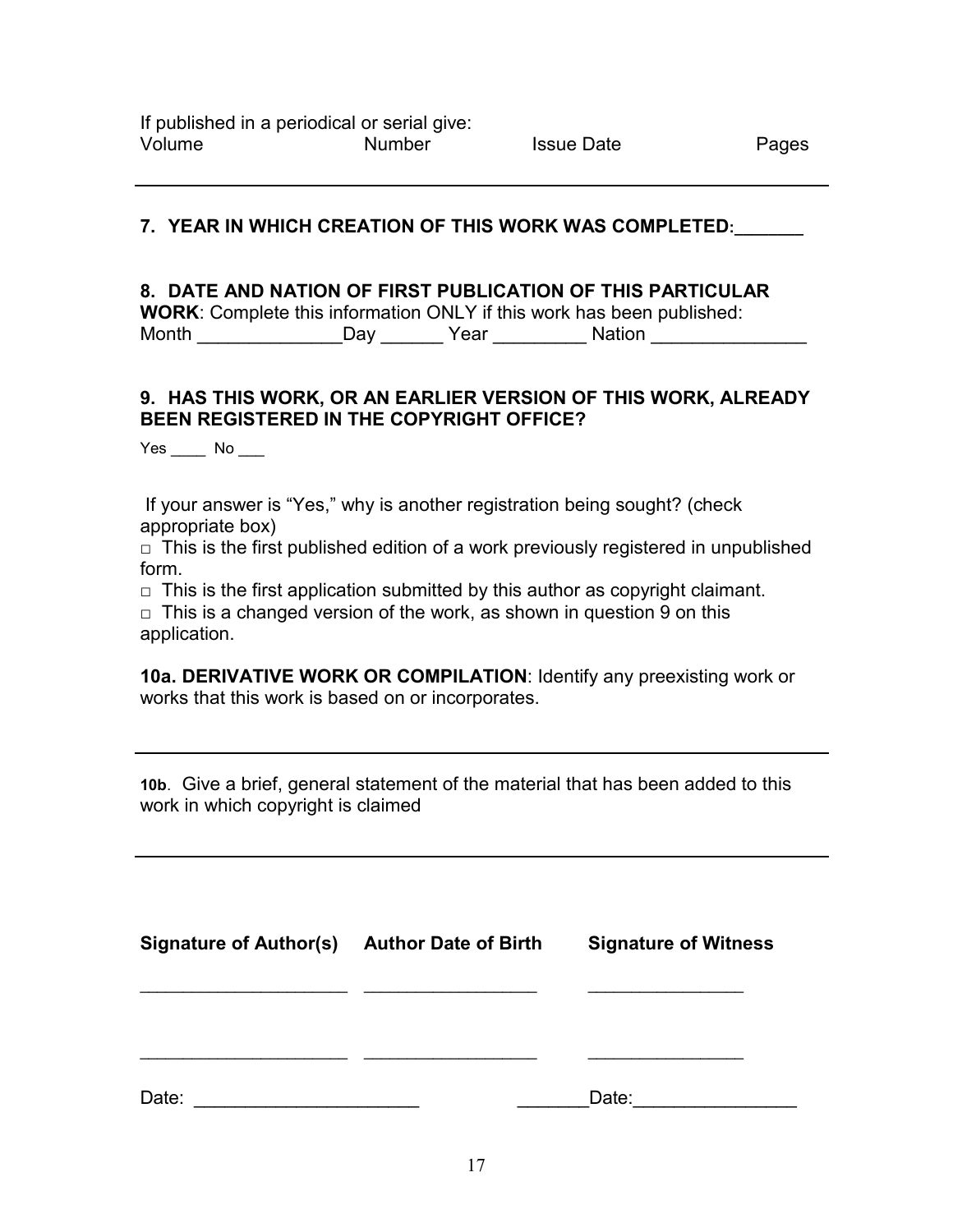IMPORTANT NOTE: This Copyright Disclosure is not valid unless a person (other than one of the author(s)) who understands the creation has witnessed the above signature(s).

Please hand deliver or mail the completed and fully signed disclosure to:

 Alfred University Office of the Provost **Jordan** Hall 1 Saxon Drive Alfred, NY 14802-1205 Tel: (607) 871-2137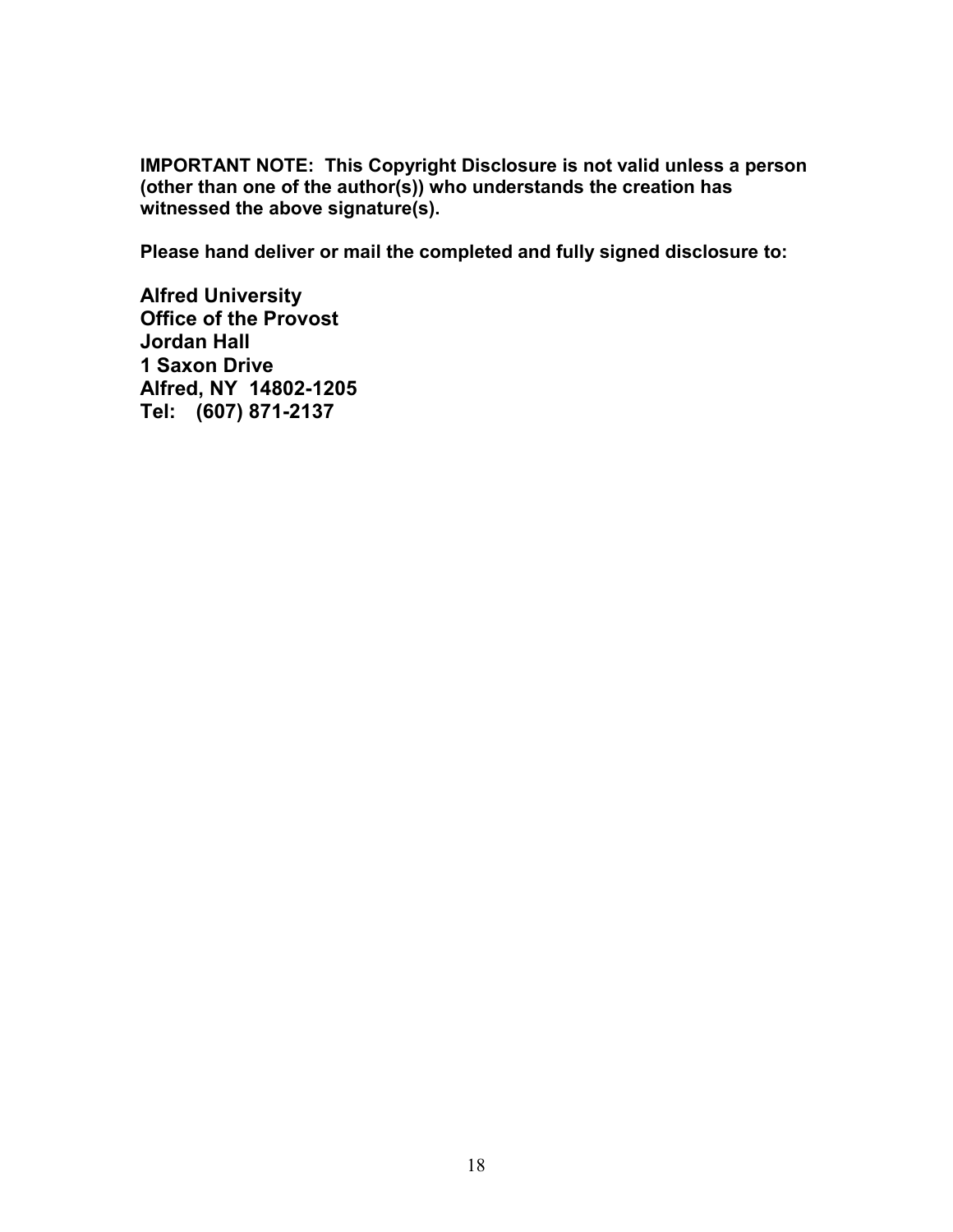### IP and Proprietary Information Agreement

#### Alfred University Intellectual Property and Proprietary Information Agreement

| Name (please print or type): | ('T' or "mv") |
|------------------------------|---------------|
| <b>Social Security No.:</b>  |               |
| Department:                  |               |

This Agreement is made in consideration of the following:

My continuing or anticipated employment at Alfred University ("University");

My performance of research at the University;

Opportunities made or to be made available to me to make significant use of University Resources; and/or

 Opportunities to share in royalties and other rights outlined in the University Intellectual Property Policy ("Policy") in effect from time to time.

In exchange for the consideration listed above, I agree to each of the following:

 A. To disclose promptly to and assign to the University all rights to all Intellectual Property, as defined in the Policy, which has been or will be conceived, invented, authored, or reduced to practice by me, either solely or jointly with others, which:

- agreement in which I am a participant; (i) is developed in the course of or pursuant to a sponsored research or other
- (ii) results from the significant use of University Resources (as defined in the Policy); or
- (iii) is an Institutional Work (as defined in the Policy).

 B. During and subsequent to the period of my the University affiliation, to execute all necessary papers and otherwise promptly provide proper assistance at the University's request and at the University's expense to enable the University to obtain, maintain, or enforce for itself or its nominees such Intellectual Property.

C. To prepare and maintain for the University adequate and current written records of all such Intellectual Property.

D. To deliver promptly to the University when I leave the University for whatever reason, and at any other time as the University may request, copies of all written records referred to in Paragraph C. above as well as all related memoranda, notes, records, schedules,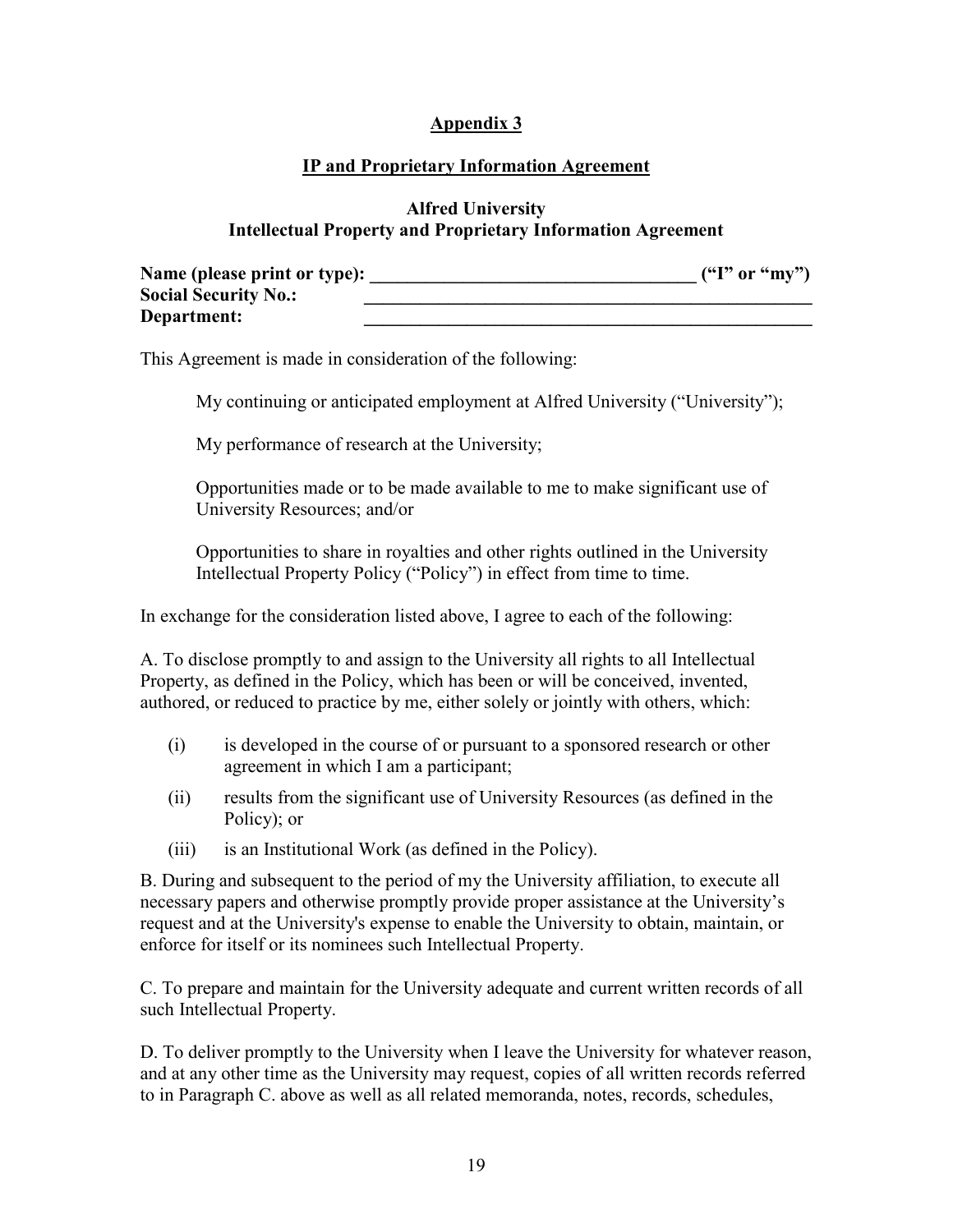developed or investigated by me or the University, all of which will at all times be the property of the University. plans, and other documents, made by, compiled by, delivered to, or manufactured, used,

 agreed in writing with the University) any proprietary information of any of my prior E. Not to disclose to the University or use in my work at the University (unless otherwise employers or of any third party (such information to include, without limitation, any trade secrets or confidential information with respect to the business, work or investigations of such prior employer or other third party).

 or similar matters that I may have entered into with the University. It may not be representative of the University. This Agreement replaces all previous agreements relating in whole or in part to the same modified or terminated, in whole or in part, except in writing signed by an authorized

 Discharge of my undertakings in this Agreement will be an obligation of my executors, administrators or other legal representatives or assignees.

 I represent that, except as identified on the pages attached hereto, I have no agreements with or obligations to others in conflict with the foregoing.

In witness whereof, I have signed this Agreement as indicated below.

| Signature Party's Signature (include full first name) |      |      |
|-------------------------------------------------------|------|------|
|                                                       |      | .200 |
| <b>Print Name</b>                                     | Date |      |
| Witness Party's Signature (include full first name)   |      |      |
|                                                       |      | .200 |
| <b>Print Name</b>                                     | Date |      |
| <b>Return to: the Office of the Provost</b>           |      |      |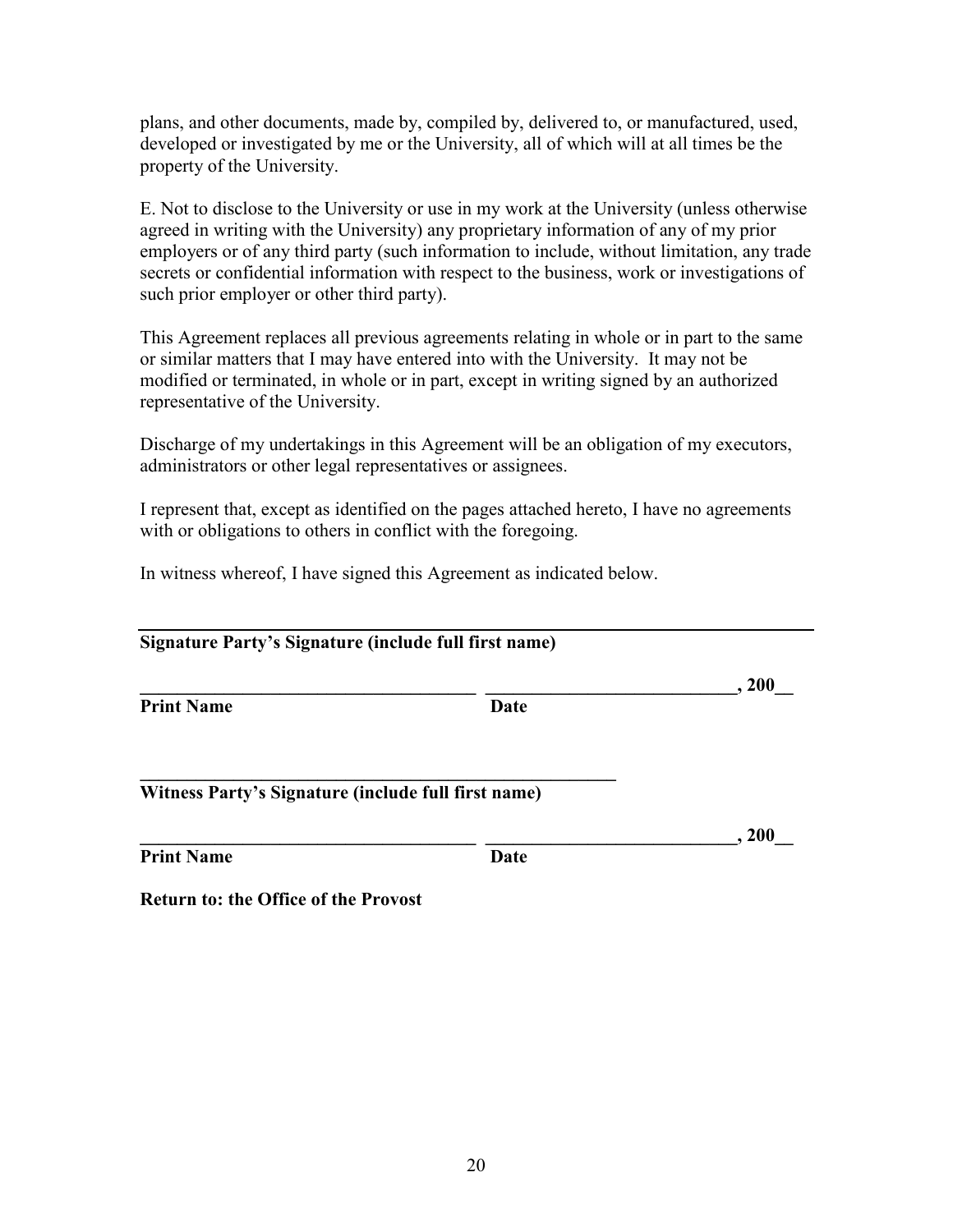## IP Special Project Proposal

| Name (please print or type): | ('T" or "my") |
|------------------------------|---------------|
| Department:                  |               |

This Proposal is made in consideration of the following:

My continuing or anticipated employment at Alfred University ("University");

My performance of research at the University;

Opportunities made or to be made available to me to make significant use of University Resources; and/or

 Opportunities to share in royalties and other rights outlined in the University Intellectual Property Policy ("Policy") in effect from time to time.

 $\mathcal{L}_\text{max} = \mathcal{L}_\text{max} = \mathcal{L}_\text{max} = \mathcal{L}_\text{max} = \mathcal{L}_\text{max} = \mathcal{L}_\text{max} = \mathcal{L}_\text{max} = \mathcal{L}_\text{max} = \mathcal{L}_\text{max} = \mathcal{L}_\text{max} = \mathcal{L}_\text{max} = \mathcal{L}_\text{max} = \mathcal{L}_\text{max} = \mathcal{L}_\text{max} = \mathcal{L}_\text{max} = \mathcal{L}_\text{max} = \mathcal{L}_\text{max} = \mathcal{L}_\text{max} = \mathcal{$ 

In exchange for the consideration listed above, I/we propose the following:

 $A$ .:

 B. This endeavor will require the University to share ownership of any arising patent rights with \_\_\_\_\_\_\_\_\_\_\_\_\_\_\_\_\_\_\_\_. This will benefit the University in the following manner:

 $\_$ 

 $\_$ 

 $\_$  $\_$  $\_$ 

 I represent that, except as identified on the pages attached hereto, I have no agreements with or obligations to others in conflict with the foregoing.

In witness whereof, I have signed this Agreement as indicated below.

#### Signature Party's Signature (include full first name)

 $\frac{1}{2}$  , 200  $\frac{1}{2}$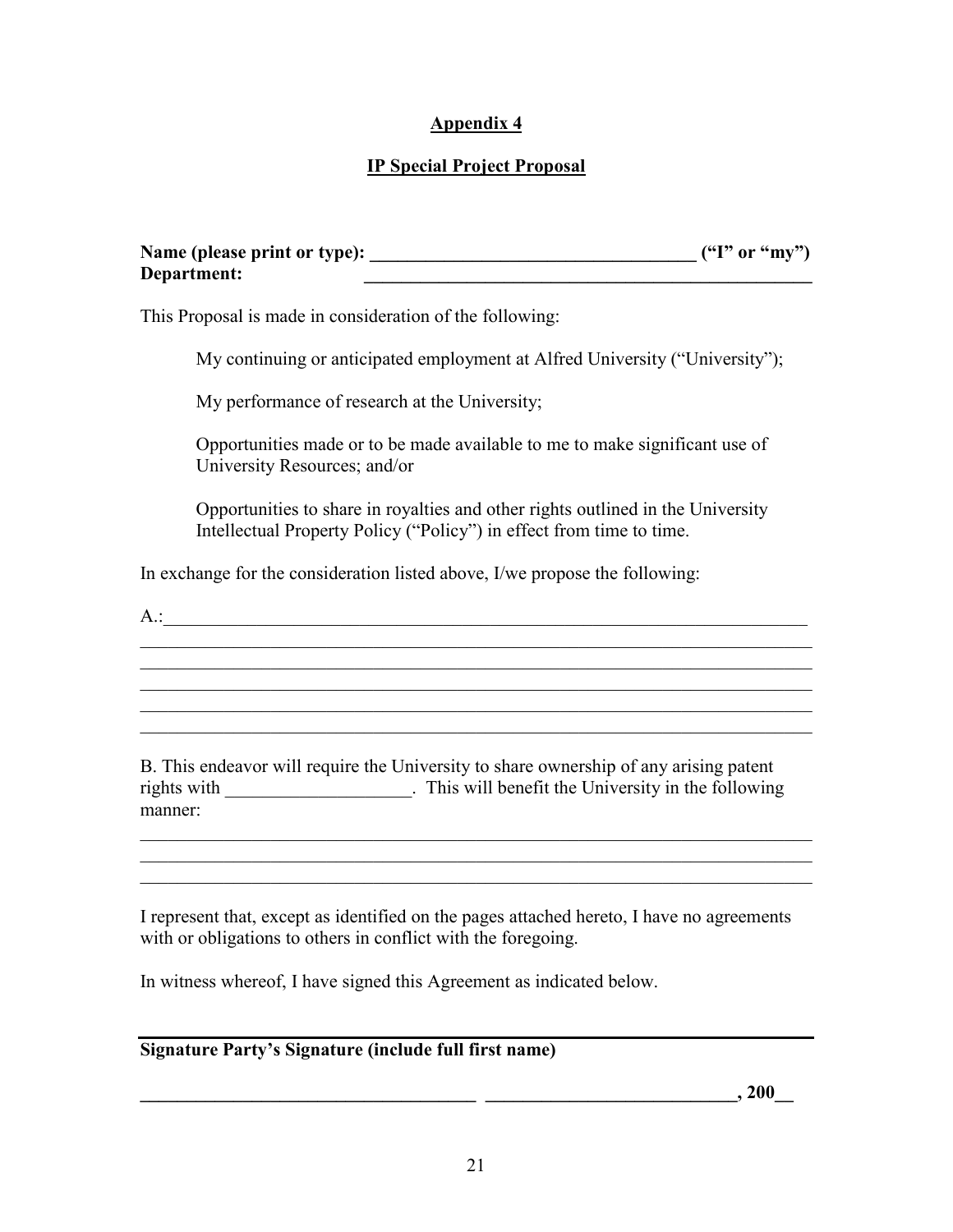#### Witness Party's Signature (include full first name)

\_\_\_\_\_\_\_\_\_\_\_\_\_\_\_\_\_\_\_\_\_\_\_\_\_\_\_\_\_\_\_\_\_\_\_\_\_\_\_\_\_\_\_\_\_\_\_\_\_\_\_

Print Name Date

\_\_\_\_\_\_\_\_\_\_\_\_\_\_\_\_\_\_\_\_\_\_\_\_\_\_\_\_\_\_\_\_\_\_\_\_ \_\_\_\_\_\_\_\_\_\_\_\_\_\_\_\_\_\_\_\_\_\_\_\_\_\_\_, 200\_\_

Return to: the Office of the Provost